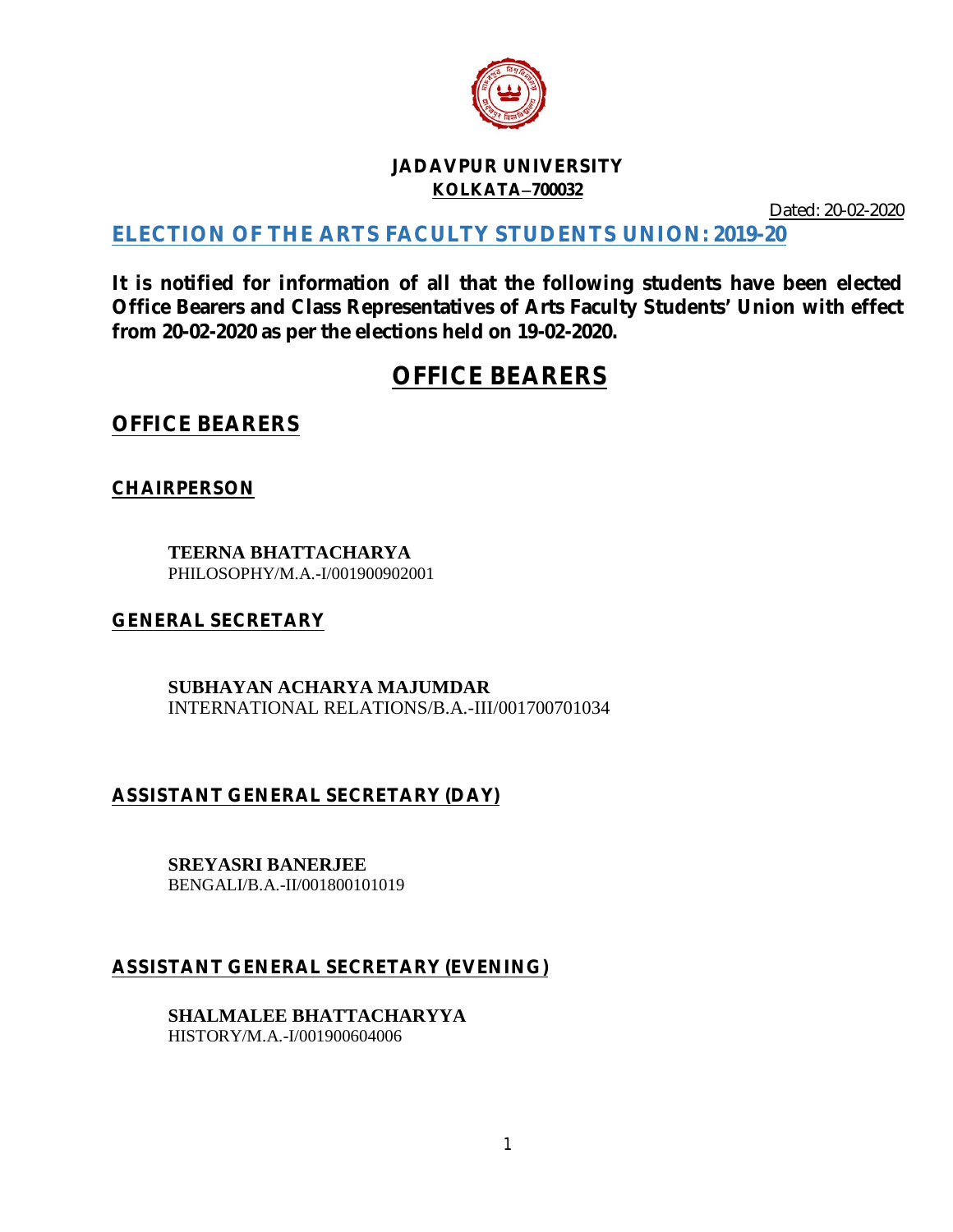# **CLASS REPRESENTATIVES (DAY)**

#### **DEPARTMENT : BENGALI**

| CourseClass Name & Roll No. |                |                                    | <b>Remarks</b>     |
|-----------------------------|----------------|------------------------------------|--------------------|
| M.Phil                      | $\mathbf{H}$   | BISWAJIT BARMAN/001800103013       | <b>ELECTED</b>     |
| M.Phil                      | $\mathbf{I}$   | SWAPNOJEET CHATTERJEE/001900103001 | <b>ELECTED</b>     |
| M.A.                        | $\mathbf{H}$   | CHAITAIL DHALI/ 001800102047       | <b>ALL ELECTED</b> |
|                             |                | DIPANWITA MAJI / 001800102010      |                    |
|                             |                | KRISHNANANDA SARDAR/001800102007   |                    |
|                             |                | SANGITA DAS/ 001800102054          |                    |
| M.A.                        | $\mathbf{L}$   | ANUBHAB SEN/001900102014           | <b>ALL ELECTED</b> |
|                             |                | ARPITA GAIN/001900102015           |                    |
|                             |                | PRAMIT SARKAR/ 001900102045        |                    |
|                             |                | SOUPTIK ROY/001900102070           |                    |
| B.A.                        | $\mathbf{III}$ | DEBDATTA BISWAS/001700101035       | <b>ALL ELECTED</b> |
|                             |                | RAJDEEP NAYAK/ 001700101007        |                    |
|                             |                | SUBHABRATA SAMANTA/001700101036    |                    |
| B.A.                        | $\mathbf{H}$   | AHANA DAS/001800101047             | <b>ALLELECTED</b>  |
|                             |                | RIK MONDAL/ 001800101033           |                    |
|                             |                | SREYASRI BANERJEE/ 001800101019    |                    |
|                             |                |                                    |                    |
| B.A.                        | $\mathbf{I}$   | BROTATI MALLICK/001900101071       | <b>ALL ELECTED</b> |
|                             |                | DALIEN BOSE/001900101056           |                    |
|                             |                | PRAGNYA GUIN/001900101051          |                    |
|                             |                | SNIGDHA GHOSH/001900101022         |                    |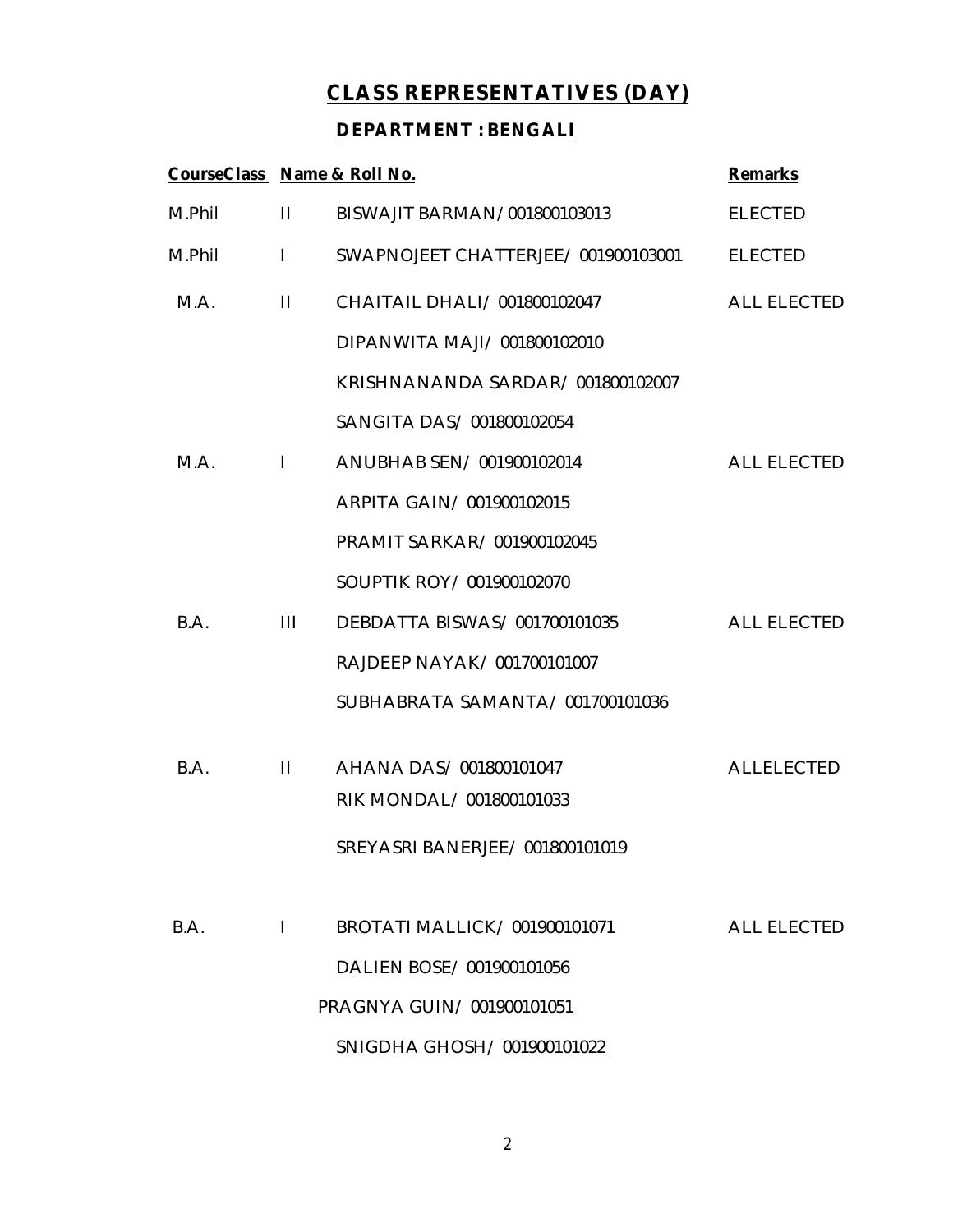#### **DEPARTMENT : COMPARATIVE LITERATURE**

| CourseClass Name & Roll No. |                |                                                                                                       | <b>Remarks</b>     |
|-----------------------------|----------------|-------------------------------------------------------------------------------------------------------|--------------------|
| M.Phil                      | $\mathbf{H}$   | SUVOJIT BARIK/001800203005                                                                            | <b>ELECTED</b>     |
| M.Phil                      | $\mathbf{I}$   | RUDRA PRAVAKAR DAS/001900203018                                                                       | <b>ELECTED</b>     |
| M.A.                        | $\mathbf{H}$   | MILAN KHUNGUR NARZARY/001800202065<br>SHREYASI DASGUPTA/ 001800202011<br>SOUMIK SENGUPTA/001800202020 | <b>ALL ELECTED</b> |
| M.A.                        | $\mathbf{I}$   | ABINASH DASH CHOUDHURY / 001900202037 ALL ELECTED                                                     |                    |
|                             |                | ANKITA PAUL/001900202034                                                                              |                    |
|                             |                | DIPSUVRA ALI / 001900202029                                                                           |                    |
| B.A.                        | $\mathbf{III}$ | APARAJITA ROY / 001700201048                                                                          | <b>ALL ELECTED</b> |
|                             |                | RUSHALEE GOSWAMI / 001700201042                                                                       |                    |
|                             |                | SHINJINI GIRI / 001700201004                                                                          |                    |
|                             |                | TARPAN SARKAR/001700201019                                                                            |                    |
| B.A.                        | $\mathbf{H}$   | ANINDITA DAS/001800201037                                                                             | <b>ALL ELECTED</b> |
|                             |                | ANUPAM KUNDU/001800201056                                                                             |                    |
|                             |                | RITADIP SENGUPTA/001800201067                                                                         |                    |
| B.A.                        | L              | ADHYETA MISHRA/ 001900201001                                                                          | <b>ALL ELECTED</b> |
|                             |                | DHRUBANGI SEN/001900201002                                                                            |                    |
|                             |                | KAUSHIKI BHATTACHARYYA/001900201056                                                                   |                    |

# **DEPARTMENT : ECONOMICS**

|        | CourseClass Name & Roll No. |               | <b>Remarks</b> |
|--------|-----------------------------|---------------|----------------|
| M.Phil | $\mathbf{H}$                | NO NOMINATION | VACANT         |
| M.Phil | $\mathbf{L}$                | NO NOMINATION | VACANT         |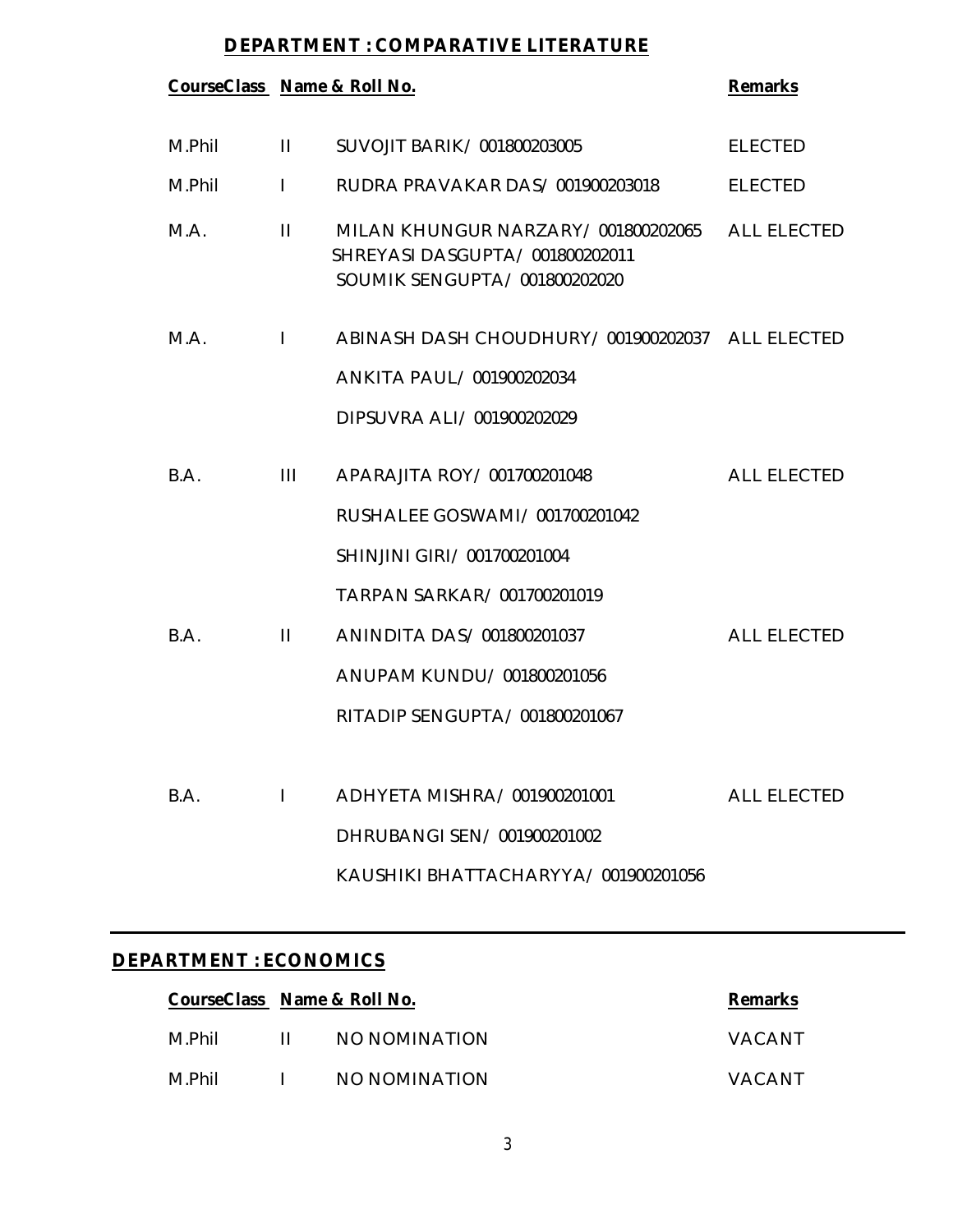| M.A. | $\mathbf{H}$ | PRAKRIT CHANDHA/001800302065           | ALL ELECTED        |
|------|--------------|----------------------------------------|--------------------|
|      |              | SAPTARSHI BANDYOPADHYAY/001800302044   |                    |
|      |              | SOUMMANI DUTTA/001800302024            |                    |
| M.A. |              | I ANWESHA BANERJEE/001900302015        | ALL ELECTED        |
|      |              | PURBASHA DASADHIKARY/001900302034      |                    |
|      |              | SHUVAM SINGHA ROY / 001900302013       |                    |
| B.A. | Ш            | AKASH CHOWDHURY / 001700301048         | <b>ALL ELECTED</b> |
|      |              | ANUBHAV CHAKRAVARTY/001700301036       |                    |
|      |              | ARKA BANERJEE/001700301011             |                    |
|      |              | MUSHFIQUE KHAN/001700301044            |                    |
|      |              | SNEHA MALLIK / 001700301012            |                    |
|      |              | SRIJIT SAHA/001700301013               |                    |
| R A  | $\mathbf{H}$ | A D K A A ALLIK HED IEE / 001800301040 | ALL ELECTED        |

| B.A. | ARKA MUKHERJEEZ 001800301040                               | ALL FIFUIFIJ |
|------|------------------------------------------------------------|--------------|
|      | DEVATRA PATHAK/001800301059                                |              |
|      | PAULAMI CHATTERJEE / 001800301018                          |              |
|      | UPAMANYU SENGUPTA/001800301010                             |              |
| B.A. | ADARSH AGARWAL / 001900301030<br>MD. ISTIAK / 001900301002 | ALL FLECTED  |
|      | SANKET ROY / 001900301044                                  |              |
|      | VEDANT MOZUMDAR/001900301010                               |              |

# **DEPARMENT. : EDUCATION**

| CourseClass Name & Roll No. |                                        | <b>Remarks</b> |
|-----------------------------|----------------------------------------|----------------|
| M.Phil                      | $\parallel$ ATAUR HOSSAIN/001801503021 | FI FCTFD       |
| M.Phil                      | PRIYOM ROY/001901503008                | ELECTED        |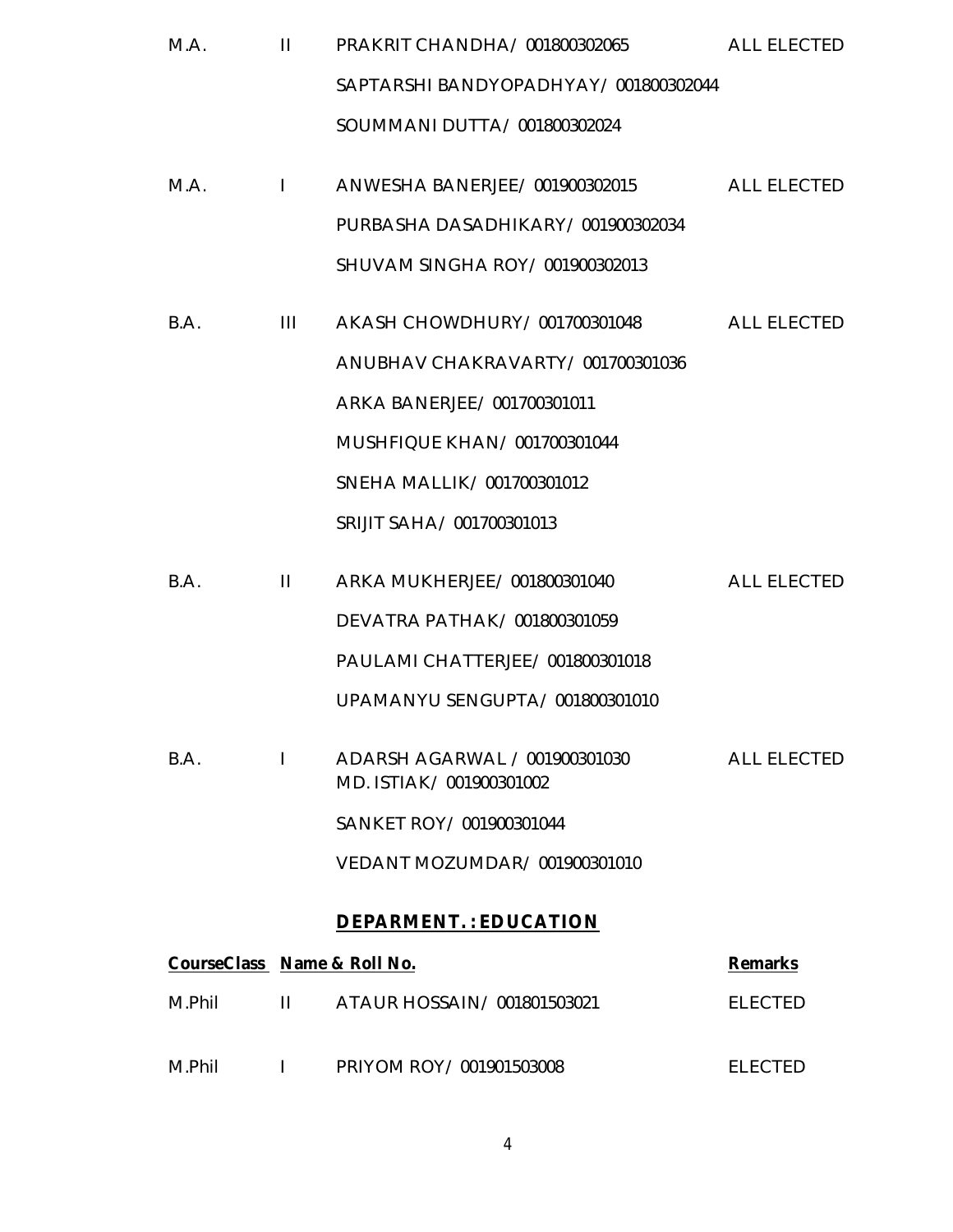| M.A.  | $\mathbf{H}$ | GOPAL JANA/001801502021                                  | ALL ELECTED        |
|-------|--------------|----------------------------------------------------------|--------------------|
|       |              | SK MAHAMMAD AHASANULLA/001801502056                      |                    |
|       |              | SOURAV KISKU/001801502033                                |                    |
| M A   | $\mathbf{1}$ | ANANYA DE/001901502025<br>MD. SHAMIM GOLDER/001901502056 | <b>ALL ELECTED</b> |
|       |              | MOLLA KAIJAR HOSSEON/001901502057                        |                    |
| B.Fd. | $\mathbf{H}$ | BINATA BERA/001801501054                                 | <b>ALL ELECTED</b> |
|       |              | KRISHNA SARKAR/ 001801501055                             |                    |
|       |              | SHEKHAR GANGULY / 001801501044                           |                    |
|       |              | SOURAV BISWAS/001801501091                               |                    |
| B.Ed. | $\mathbf{L}$ | AVISHEK ROY / 001901501082                               | <b>ALL ELECTED</b> |
|       |              | PANCHALI AICH/001901501023                               |                    |
|       |              | SUBHAS KUMAR SAMANTA/001901501013                        |                    |
|       |              | SUJAN GHOSH / 001901501070                               |                    |

#### **DEPARTMENT: ENGLISH**

| Course |              | Class Name & Roll No.              | <b>Remarks</b>     |
|--------|--------------|------------------------------------|--------------------|
| M.Phil | $\mathbf{H}$ | SAHANA MUKHERJEE/001800403013      | <b>ELECTED</b>     |
| M.Phil | $\mathbf{I}$ | EKABALI GHOSH/001900403014         | <b>ELECTED</b>     |
| M.A.   | $\mathbf{H}$ | ARUNAVA BANERJEE/001800402040      | <b>ALL ELECTED</b> |
| M A    | $\mathbf{I}$ | AYANTIKA NATH/001900402032         | <b>ALL ELECTED</b> |
|        |              | PUJA BASU / 001900402031           |                    |
| BA.    | Ш            | ANUSKA PAUL/001700401003           | ALL ELECTED        |
|        |              | ANUTOSH SINHA / 001700401064       |                    |
|        |              | SANJANA BANERJEE/001700401053      |                    |
| BA.    | $\mathbf{H}$ | ANANYA RAY / 001800401022          | <b>ALL ELECTED</b> |
|        |              | APABRITA MITRA SARKAR/001800401019 |                    |
|        |              | PRITHA DAS/001800401067            |                    |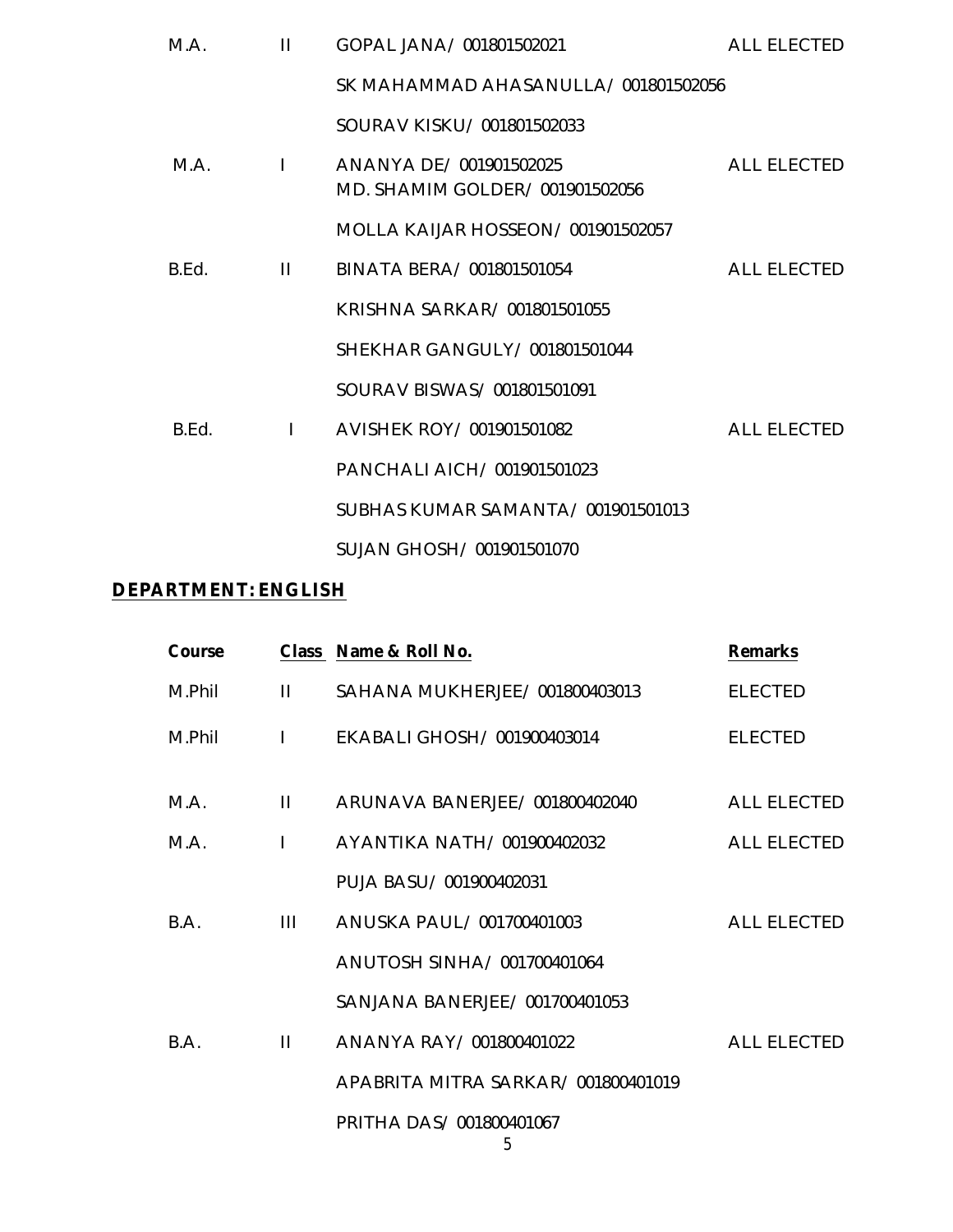| B.A | DEBABRATEE DHAR/001900401024   | ALL ELECTED |
|-----|--------------------------------|-------------|
|     | DIYA MAHATO/001900401049       |             |
|     | SRIJA SAMADYUTI / 001900401016 |             |

#### **DEPARTMENT: FILM STUDIES**

| Course |   | Class Name & Roll No.            | <b>Remarks</b>      |
|--------|---|----------------------------------|---------------------|
| M.A    | Ш | MOHD. SHIFAT HASAN/ 001800501020 | <b>BOTH ELECTED</b> |
|        |   | SREEMOYEE KAR/001800501009       |                     |
|        |   |                                  |                     |
| M.A.   |   | ABHIMANYU ROY / 001900501014     | BOTH ELECTED        |
|        |   | SOURAV KANJILAL / 001900501021   |                     |

\_\_\_\_\_\_\_\_\_\_\_\_\_\_\_\_\_\_\_\_\_\_\_\_\_\_\_\_\_\_\_\_\_\_\_\_\_\_\_\_\_\_\_\_\_\_\_\_\_\_\_\_\_\_\_\_\_\_\_\_\_\_\_\_\_\_\_\_\_\_\_\_\_\_\_

#### **DEPARTMENT: HISTORY**

|        | CourseClassName& Roll No.<br><b>Remarks</b> |                                                |                    |  |  |
|--------|---------------------------------------------|------------------------------------------------|--------------------|--|--|
| M.Phil | Ш                                           | SUMAN SENGUPTA/001800603011                    | <b>ELECTED</b>     |  |  |
| M.Phil | $\mathbf{L}$                                | ARUNIMA CHAKRABORTY/001900603013               | <b>ELECTED</b>     |  |  |
| M.A.   | Ш                                           | RUDRA GHOSH CHOUDHURY / 001800602069           | <b>ELECTED</b>     |  |  |
| M A    | L                                           | KAZI KAMAL NASER/001900602061                  | <b>ALL ELECTED</b> |  |  |
|        |                                             | SANGLAP DEY/ 001900602032                      |                    |  |  |
|        |                                             | SARBANI PAL / 001900602054                     |                    |  |  |
| B.A.   | Ш                                           | FARDIN KHURSHEED BHAT/001700601060 ALL ELECTED |                    |  |  |
|        |                                             | RUDRANI GUHA / 001700601011                    |                    |  |  |
|        |                                             | TATHAGATA MANDI / 001700601054                 |                    |  |  |
| B.A.   | $\mathbf{H}$                                | BANKIM BISWAS/001800601020                     | <b>ALL ELECTED</b> |  |  |
|        |                                             | ROHAN GANGULY / 001800601006                   |                    |  |  |
|        |                                             | SURYATAPAS DATTA/001800601047                  |                    |  |  |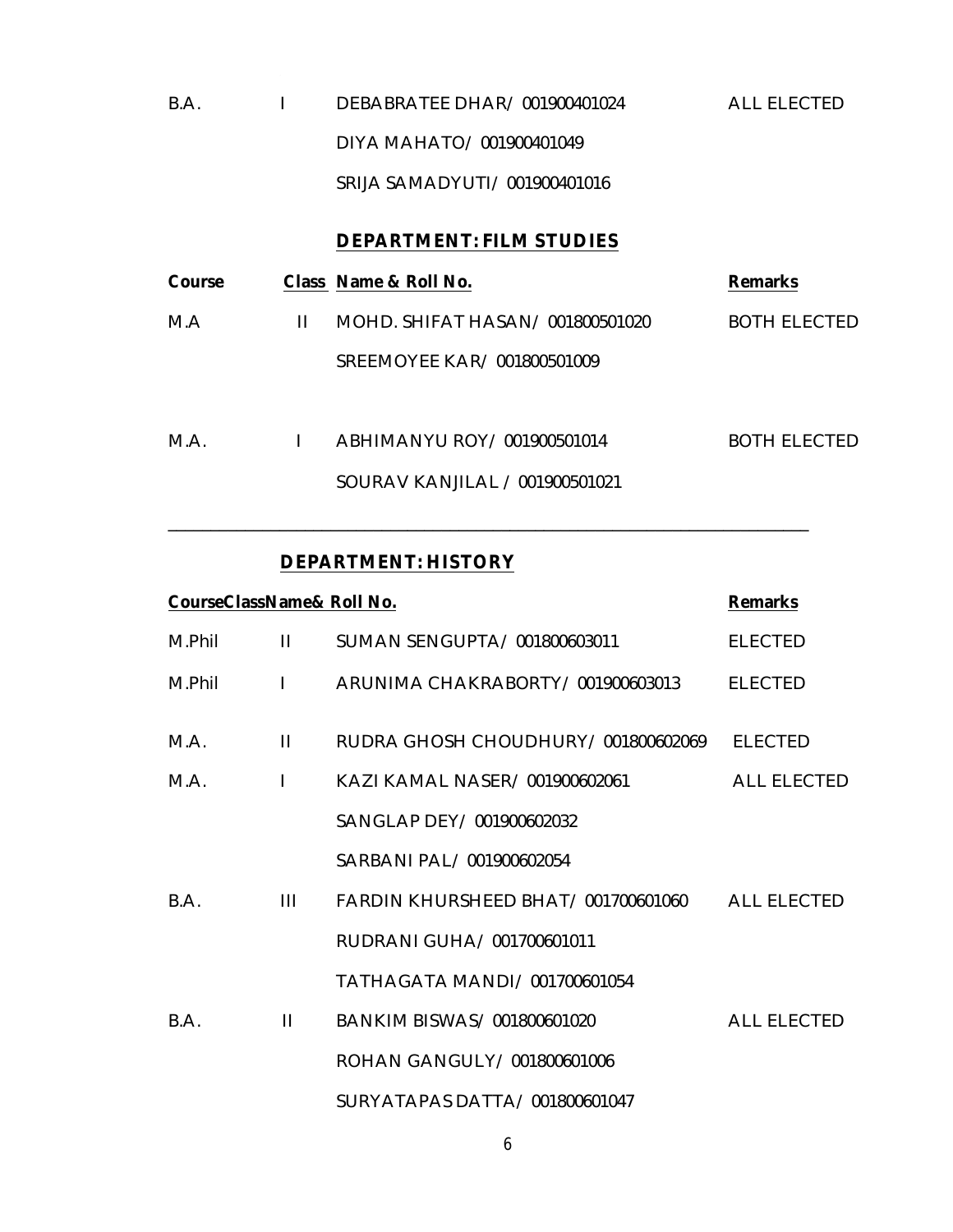B.A. I ARITRA DUTTA/ 001900601063 ALL ELECTED RUPSARI CHOUDHURY/ 001900601004 SNEHA DAS/ 001900601022

#### **DEPARTMENT : INTERNATIONAL RELATIONS**

| Course |                | Class Name & Roll No.             | <b>Remarks</b>     |
|--------|----------------|-----------------------------------|--------------------|
| M.Phil | $\mathbf{H}$   | SINJINI BARDHAN/001800703012      | <b>ELECTED</b>     |
| M.Phil |                | I FAZLE WAKIL/001900703005        | <b>ELECTED</b>     |
| M.A.   | $\mathbf{H}$   | ASIF SARDAR/001800702045          | ALL ELECTED        |
|        |                | AVISHEK CHANDA/ 001800702008      |                    |
|        |                | RAJARSHI CHAKRABORTY/001800702002 |                    |
|        |                | TOYDUL ISLAM MOLLA/ 001800702044  |                    |
| M.A.   | $\mathbf{I}$   | ANWESHA BANERJEE/ 001900702001    | <b>ALL ELECTED</b> |
|        |                | ATENDRIYA DANA/001900702002       |                    |
|        |                | ATREYEE SENGUPTA/001900702020     |                    |
|        |                | SUSMITA MONDAL/001900702006       |                    |
| B.A.   | $\mathbf{III}$ | RIDDHA CHAKRABORTI/001700701025   | <b>ALL ELECTED</b> |
|        |                | SARANYA BASU/001700701024         |                    |
|        |                | UPASNA MISHRA/ 001700701052       |                    |
| B.A.   | $\mathbf{H}$   | ARKO DEV SINHA/ 001800701039      | <b>ALL ELECTED</b> |
|        |                | GANIUL HAKIM/001800701075         |                    |
|        |                | SARAH QASEM/ 001800701031         |                    |
| B.A.   | $\mathbf{I}$   | ISHINA DAS/001900701020           | <b>ALL ELECTED</b> |
|        |                | SRISHTISTUTI ROY/001900701019     |                    |
|        |                | TASMINA KHATUN/001900701068       |                    |
|        |                | UDITA CHAKRABORTY/001900701013    |                    |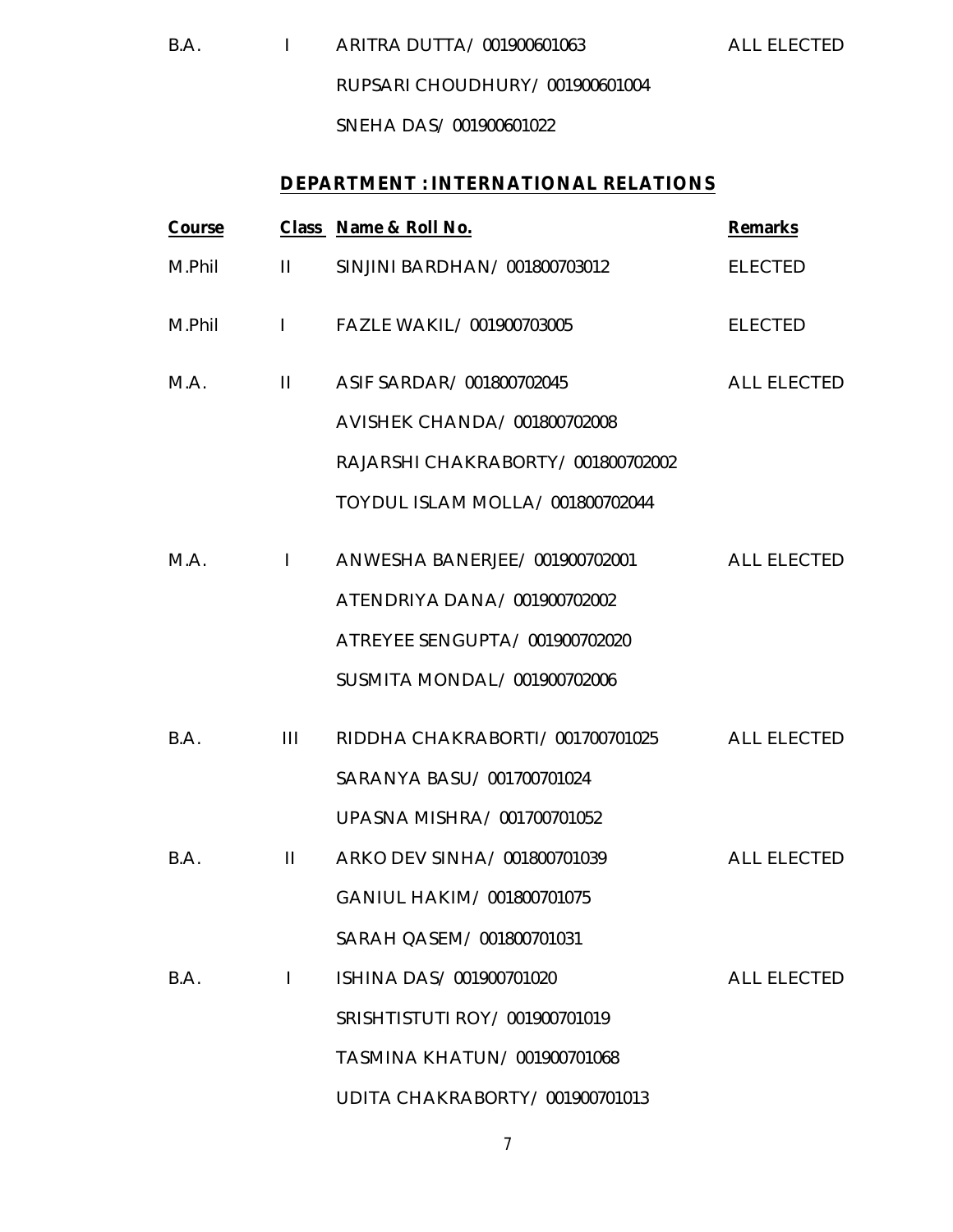# **DEPARTMENT : LIBRARY AND INFORMATION SCIENCE**

| Course |              | Class Name & Roll No.             | <b>Remarks</b>     |
|--------|--------------|-----------------------------------|--------------------|
| M.Phil | $\mathbf{H}$ | NO NOMINATION                     | <b>VACANT</b>      |
| M.Phil | $\mathbf{I}$ | DITU BHUNGIA/001900804010         | <b>FI FCTFD</b>    |
| M.I IB | I            | AJAHARUDDIN MALLICK/001900802013  | <b>ELECTED</b>     |
| B.I IB | L            | ASIF IKBAL SARDAR/001900801016    | <b>ALL ELECTED</b> |
|        |              | CHANDRANICHAKRABORTY/001900801011 |                    |
|        |              | SUBARNA BARIK/001900801057        |                    |

#### **DEPARTMENT : LINGUISTICS**

| Course |   | Class Name & Roll No.                | <b>Remarks</b>      |
|--------|---|--------------------------------------|---------------------|
| M.Phil | н | AGNIV DUTTA/ 001831413001            | <b>ELECTED</b>      |
| M.Phil |   | NO NOMINATION                        | VACANT              |
| M.A.   | Ш | ALAMGIR MANDAL/001831413114          | <b>ELECTED</b>      |
| M.A.   |   | MOUMA BANIK/001931413108             | <b>BOTH ELECTED</b> |
|        |   | NIRNIMESH BHATTACHARJEE/001931413101 |                     |

#### **DEPARTMENT. : PHILOSOPHY**

| Course |              | Class Name & Roll No.         | <b>Remarks</b>     |
|--------|--------------|-------------------------------|--------------------|
| M.Phil | Ш            | MD JUBAIR SAIKH/ 001800903013 | <b>ELECTED</b>     |
| M.Phil | $\mathbf{L}$ | SAMAUN MONDAL/ 001900903009   | <b>ELECTED</b>     |
| M.A.   | Ш            | AFREEN BEGUM/001800902030     | <b>ALL ELECTED</b> |
|        |              | SAYANTINI DUTTA/001800902044  |                    |
|        |              | USHASI PAL/001800902031       |                    |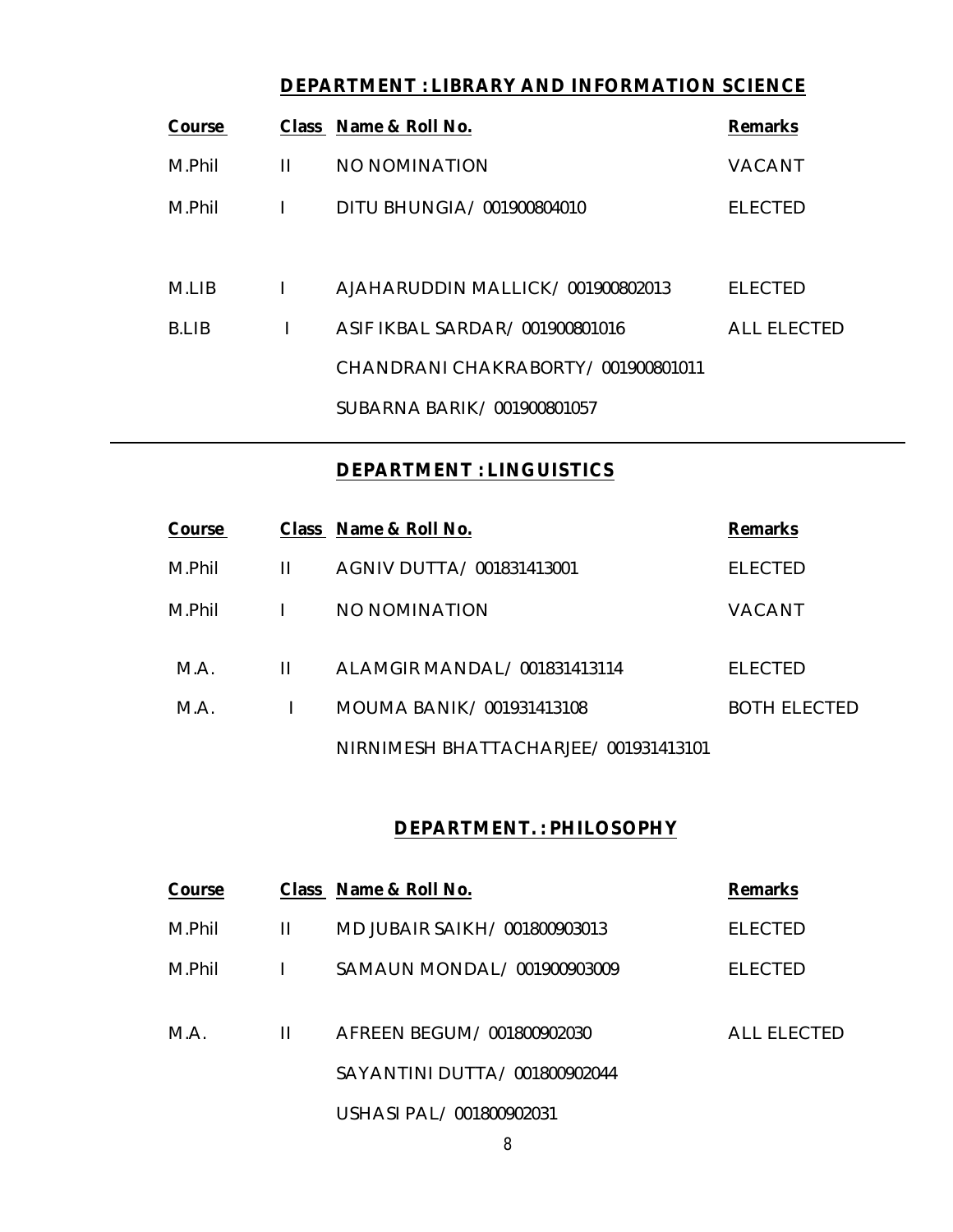| M.A. | $\mathbf{I}$ | DYUTI GHOSH/001900902020             | <b>ALL ELECTED</b> |
|------|--------------|--------------------------------------|--------------------|
|      |              | NAZIA HOSSAIN/001900902048           |                    |
|      |              | TEERNA BHATTACHARYA/001900902001     |                    |
| BA.  | Ш            | ARNAB NASKAR/001700901012            | <b>ALL ELECTED</b> |
|      |              | JAYDEEP TANTI / 001700901044         |                    |
|      |              | PABAKSUDDHA HAZRA DUTTA/001700901038 |                    |
| B.A. | $\mathbf{H}$ | AJMUL SK/001800901008                | <b>ALL ELECTED</b> |
|      |              |                                      |                    |
|      |              | AKASH MAJUMDER/001800901040          |                    |
|      |              | PALASH PRAMANICK/001800901027        |                    |
|      |              |                                      |                    |
| B.A. | $\mathbf{I}$ | CHANDRIMA MAITY/001900901012         | <b>ALL ELECTED</b> |
|      |              | DEBJYOTI DAS/001900901019            |                    |
|      |              | JEET KUMAR MALIK/001900901067        |                    |
|      |              | SOUMYA DUTTA/ 001900901001           |                    |

#### **DEPARTMENT. : PHYSICAL EDUCATION**

| Course        |   | Class Name & Roll No.             | <b>Remarks</b>      |
|---------------|---|-----------------------------------|---------------------|
| M.P.Fd.       | Ш | CHANDRA KANTA MONDAL/001801002023 | <b>BOTH ELECTED</b> |
|               |   | RANA SARKAR/001801002033          |                     |
| M.P.Fd.       |   | ASHIS BOSE / 001901002012         | BOTH ELECTED        |
|               |   | KAUSHIK NASKAR/001901002034       |                     |
| B.P.Fd.II     |   | PABITRA BISWAS/001801001004       | <b>BOTH ELECTED</b> |
|               |   | SUNITA POLLEY/ 001801001021       |                     |
| B.P.Fd.       |   | BISWAJIT GHOSH/001901001049       | <b>BOTH ELECTED</b> |
|               |   | SHANTANU SARKAR/001901001048      |                     |
| <b>PGDYTI</b> |   | MD. ANAM/001901003009             | EI ECTED            |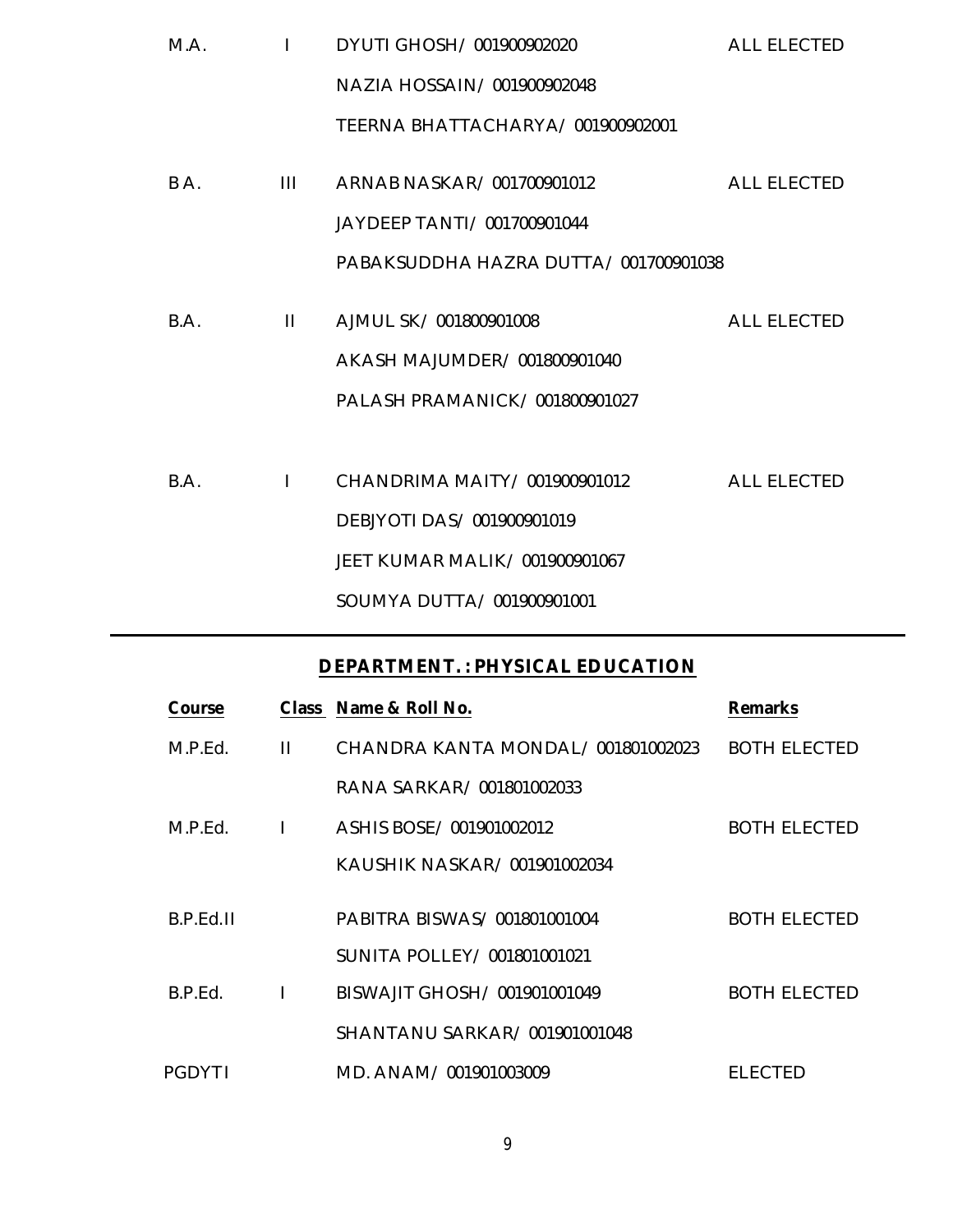# **DEPARTMENT : SANSKRIT**

| Course |              | Class Name & Roll No.         | <b>Remarks</b>     |
|--------|--------------|-------------------------------|--------------------|
| M.Phil | $\mathbf{H}$ | ANTARA RAY / 001801203006     | <b>ELECTED</b>     |
| M.Phil | $\mathbf{L}$ | HABAL RUIDAS/001901203012     | <b>ELECTED</b>     |
| M.A.   | $\mathbf{H}$ | PAPIYA CHANDI/ 001801202001   | <b>ALL ELECTED</b> |
|        |              | SAIKAT DAS/001801202060       |                    |
|        |              | TAPASH DAS/001801202037       |                    |
| M.A.   | $\mathbf{I}$ | MOHAN GAYEN/001901202056      | <b>ALL ELECTED</b> |
|        |              | RIYA ROY/001901202028         |                    |
|        |              | TANIA MONDAL/ 001901202010    |                    |
| B.A.   | Ш            | AYAN CHATTERJEE/ 001701201020 | <b>ALL ELECTED</b> |
|        |              | SAYANI KARAN/001701201037     |                    |
| B.A.   | $\mathbf{H}$ | ABDUL ASGAR/ 001801201010     | <b>ALL ELECTED</b> |
|        |              | ANANYA GHANTI/ 001801201021   |                    |
|        |              | NIBEDITA HALDER/001801201053  |                    |
| B.A.   | $\mathbf{I}$ | AMRITA DUTTA/001901201027     | <b>ALL ELECTED</b> |
|        |              | KUNAL MONDAL/ 001901201030    |                    |
|        |              | SK NAYEEMUDDIN/001901201019   |                    |

# **DEPARTMENT : SOCIOLOGY**

| CourseClass Name & Roll No. |    |                                                        | <b>Remarks</b> |
|-----------------------------|----|--------------------------------------------------------|----------------|
| M.Phil                      | Ш. | CHHANDOK GUHA/001801303006                             | FI FCTFD       |
| M Phil                      |    | SOUMYAMOULLROY/001901303006                            | <b>ELECTED</b> |
| M.A.                        | Ш  | AKASH JASH / 001801302031<br>ROSHNI GUHA/ 001801302012 | BOTH FLECTED   |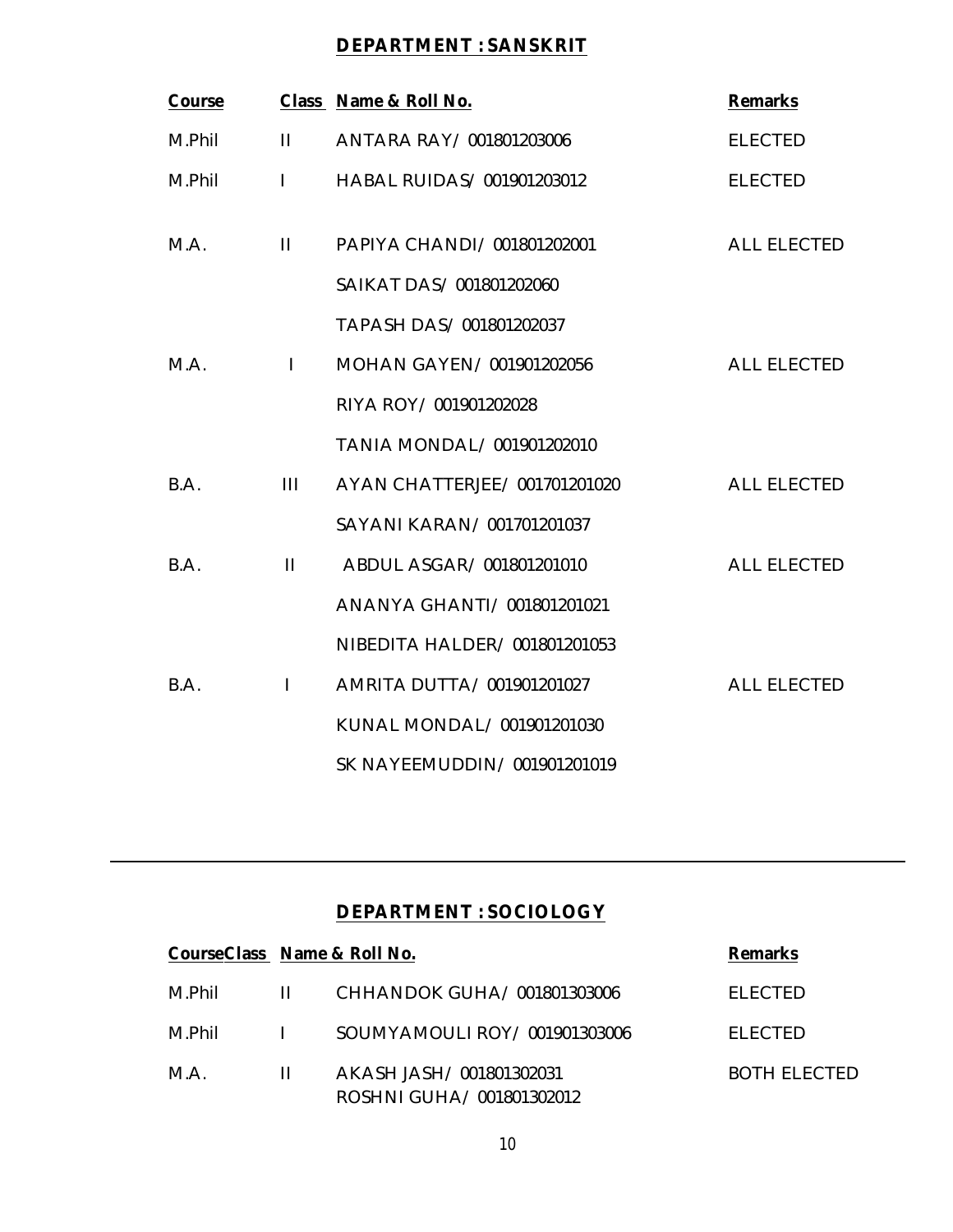| M.A. |              | NAMASHYAA BEZBARUAH/001901302024 | <b>BOTH ELECTED</b> |
|------|--------------|----------------------------------|---------------------|
|      |              | SUMAN JALAL/001901302001         |                     |
| B.A. | Ш            | NAYANIKA DATTA/001701301021      | <b>BOTH ELECTED</b> |
|      |              | SUBHANGI SANYAL/ 001701301011    |                     |
|      |              |                                  |                     |
| B.A. | $\mathbf{H}$ | AKANGSHA BISWAS/001801301007     | <b>BOTH ELECTED</b> |
|      |              | SOUMYADIP PAL/001801301042       |                     |
|      |              |                                  |                     |
| B.A. |              | ISHIKA DAS/001901301009          | <b>ALL ELECTED</b>  |
|      |              | PRIYA BANERJEE/001901301006      |                     |
|      |              | TIYASHA PUROHIT/ 001901301046    |                     |
|      |              |                                  |                     |

# **DEPARTMENT : WOMEN'S STUDIES**

| CourseClass Name & Roll No. |        |                               | <b>Remarks</b> |
|-----------------------------|--------|-------------------------------|----------------|
| M.Phil                      | - 11 - | SAIFULLA SARDAR/001830101015  | FI FCTFD       |
| M.Phil                      |        | PRASENJIT BISWAS/001930101011 | FI FCTFD       |

# **DEPARTMENT : JOURNALISM AND MASS COMMUNICATION**

| CourseClass Name & Roll No. |    |                                   | <b>Remarks</b> |
|-----------------------------|----|-----------------------------------|----------------|
| M.A.                        | Ш. | KUSUMITA CHAKRABORTY/001831405025 | BOTH ELECTED   |
|                             |    | RAHI HAI DAR/001831405031         |                |
| M A                         |    | SAMRAT DFY/001931405006           | BOTH ELECTED   |
|                             |    | SUBHANKAR MAZUMDER/001931405038   |                |

#### **DEPARTMENT : COGNITIVE SCIENCE**

| CourseClass Name & Roll No. |                              | <b>Remarks</b> |
|-----------------------------|------------------------------|----------------|
| M Phil                      | NIRANJAN MANDAL/001830905001 | FI FCTED.      |
| M Phil                      | SARAH AHAMED/001930905001    | FI FCTFD.      |
|                             | $\sim$                       |                |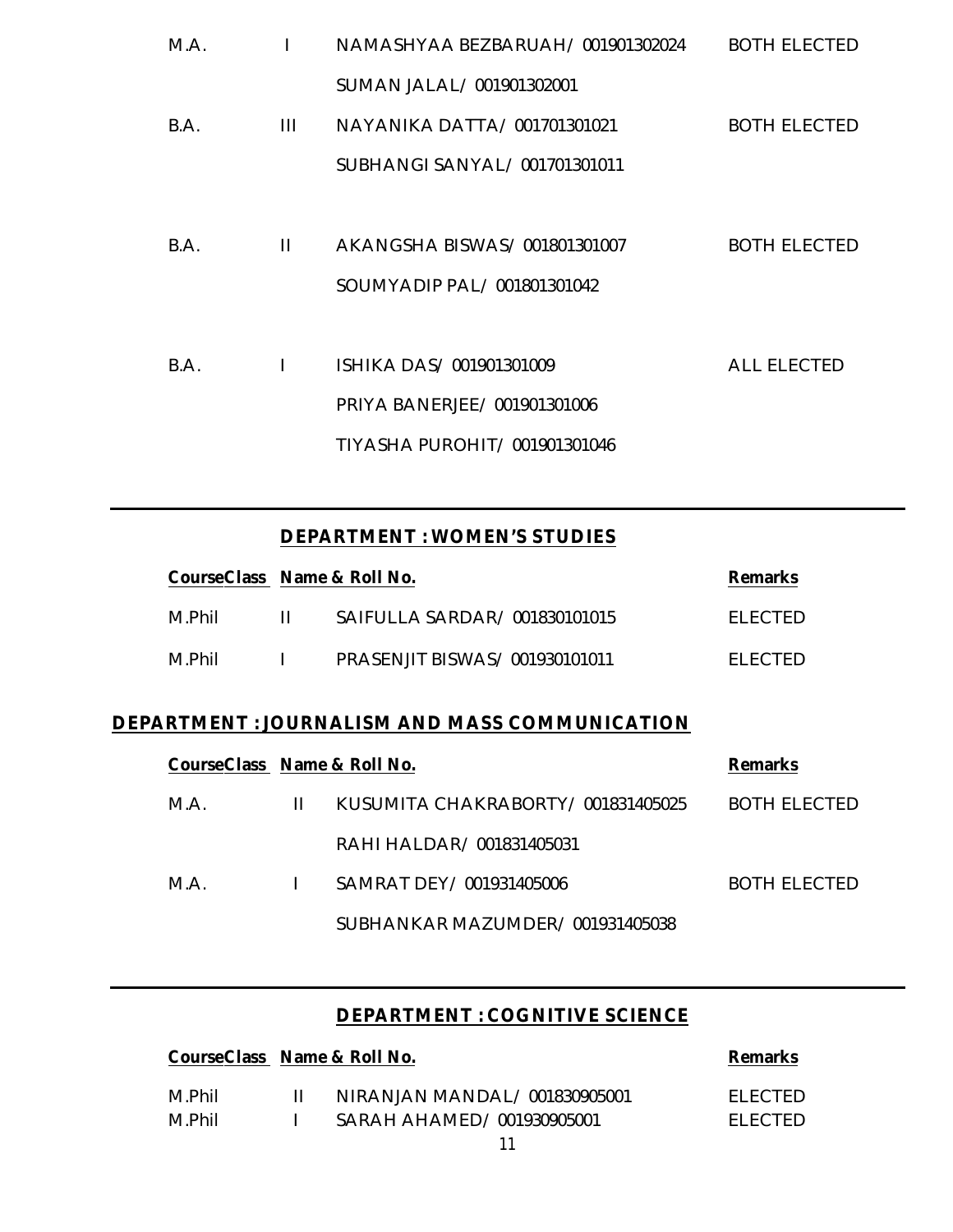# **CLASS REPRESENTATIVES** (**EVENING**)

# **DEPARTMENT : BENGALI**

|      | CourseClass Name & Roll No.<br><b>Remarks</b> |                              |             |  |
|------|-----------------------------------------------|------------------------------|-------------|--|
| M.A. | Ш.                                            | BIJAN MANDAL/001800104007    | ALL FLECTED |  |
|      |                                               | KHUKUMONI BAG/001800104029   |             |  |
|      |                                               | SUBHAJIT DUTTA/001800104008  |             |  |
|      |                                               |                              |             |  |
| M.A  |                                               | BAPAN MANDAL/001900104027    | ALL FLECTED |  |
|      |                                               | DEBANJANA KUNDU/001900104011 |             |  |
|      |                                               | SUDEB ROY / 001900104059     |             |  |
|      |                                               |                              |             |  |

## **DEPARTMENT : HISTORY**

| CourseClass Name & Roll No. |              |                                       | <b>Remarks</b> |
|-----------------------------|--------------|---------------------------------------|----------------|
| M.A.                        | $\mathbf{H}$ | NILADRI SAMANTA / 001800604016        | ALL FLECTED    |
|                             |              | SOMA MALAKAR/001800604005             |                |
|                             |              | SOUMYA RANJAN MUKHERJEE/001800604003  |                |
| M.A                         |              | LALIT MOHAN PURKAIT/001900604034      | ALL ELECTED    |
|                             |              | SANKARI ADHIKARY CHANDRA/001900604031 |                |
|                             |              | SHALMALEE BHATTACHARYYA/001900604006  |                |

# **DEPARTMENT : LIBRARY & INFORMATION SCIENCE**

| CourseClass Name & Roll No. |                                    | <b>Remarks</b> |
|-----------------------------|------------------------------------|----------------|
| MLISC (Dig)                 | II SALAUNI CHATTERJEE/001800803008 | FI FCTFD.      |
| MLISC (Dig)                 | I PRASENJIT DAS/001900803016       | FI FCTFD.      |